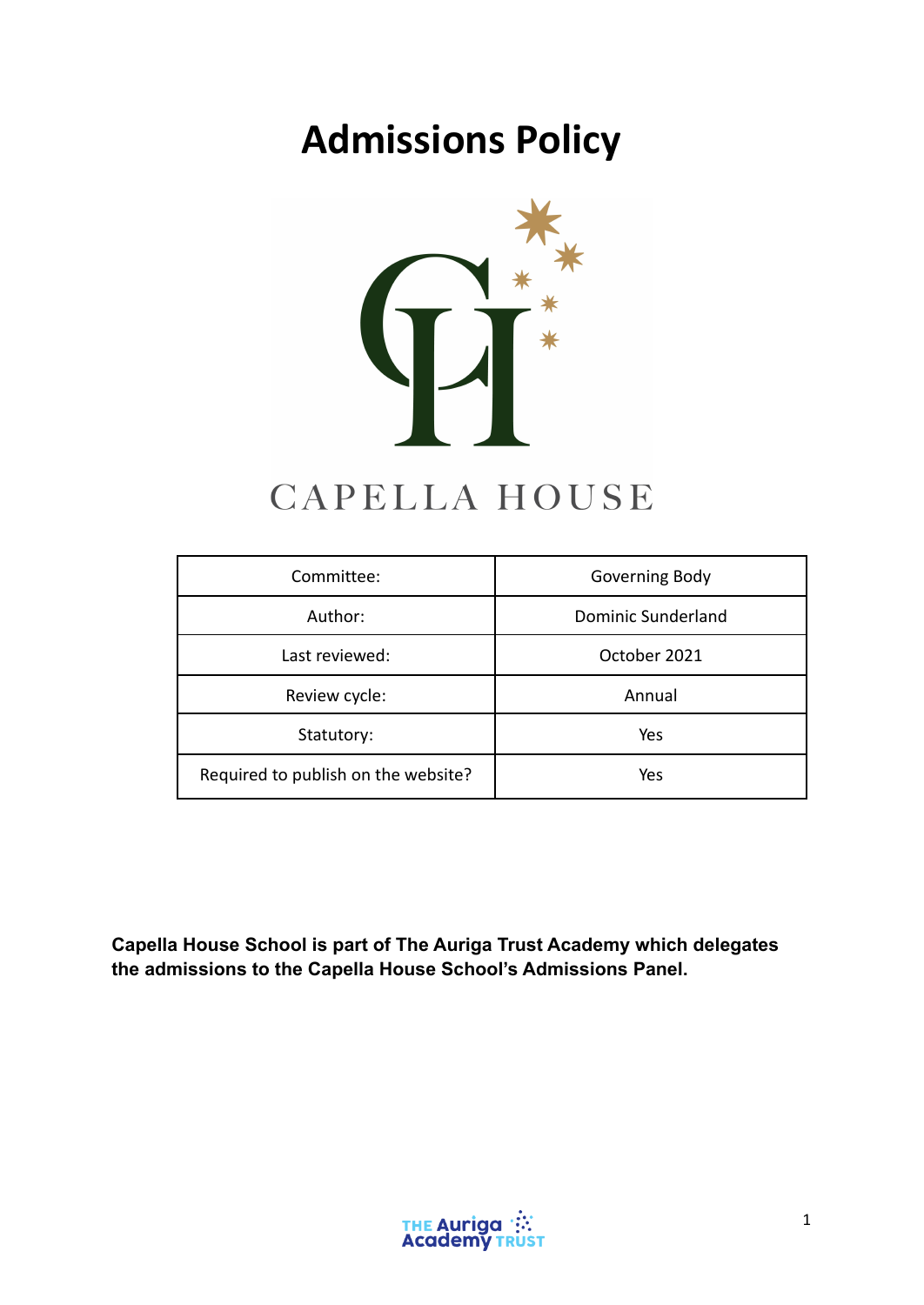Capella House is a day, co-educational special school for pupils aged 4-16 whose primary or main presenting needs relate to difficulties with speech, language and communication.

Pupils will be in classes of 7, with an Assessment Class (R/Yr1), Yr 1/2, Yr ¾ and Yr 5/6 in the primary centre and Y7 - 11 in the secondary centre.

The school offers:

- Specialist SLCN teaching and support staff with additional appropriate qualifications, training and experience
- A collaborative, classroom-based approach to the delivery of Speech and Language Therapy and Occupational Therapy
- Access to a differentiated curriculum similar in scope to that of a mainstream school
- A variety of approaches to the development of literacy skills through programmes and strategies based on clinical research and best practice
- Inclusion opportunities where appropriate and available
- A range of nationally recognised qualifications
- Outreach work and the sharing of good practice
- A broad range of specialist support from other professionals and staff from across the Auriga Academy Trust

#### **Admissions Process:**

Capella House will admit pupils where the school is named by a local authority on the child's Education, Health and Care Plan (EHCP).

Parents wishing their children to benefit from our provision should ask their local authority to name our school in their child's EHCP.

The majority of places at Capella House will be commissioned by Achieving for Children (AfC) who act for the Local Authority for the London Borough of Richmond-upon-Thames and the Royal Borough of Kingston. Any places which remain unfilled by February 15<sup>th</sup> in the academic year preceding a September start date will then be available to any other Local Authorities.

These arrangements are set out in a Memorandum of Understanding between the Auriga Academy Trust and AfC. This is reviewed annually and has clear routes for any escalation and resolution of disputes.

Prior to naming the school, the LA must consult with the school in line with their statutory obligations. The school will consider all documents submitted by the LA, including the Education, Health and Care Plan (with appendices), the most recent annual review report which must include a Speech and Language Therapist's report (from within the previous 12 month period). In addition, the following documentation will be considered where available:

- Other school reports, including assessments of attainment and any standardised test results
- The most recent Educational Psychologist's report
- The most recent Occupational Therapist's report
- The most recent reports from other medical professionals
- Therapy and Education reports completed by independent professionals

(All preferably within the last two years).

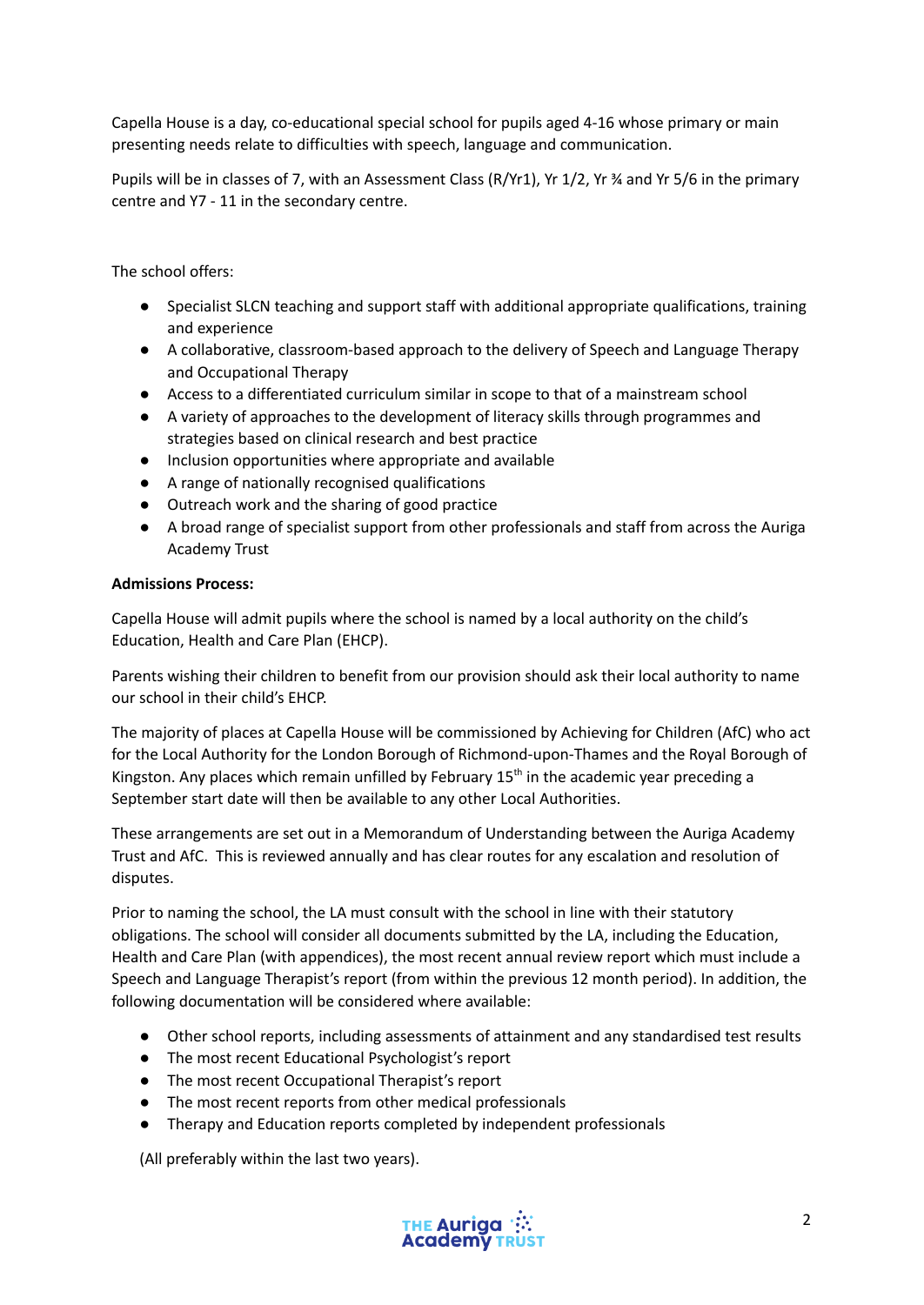At this stage, a senior member of Capella House staff may visit the pupil at their current placement.

These documents will then be considered by the school's admissions team, which will include the Headteacher and a speech and language therapist. To formulate a response to the Local Authority, the team will determine whether Capella House would be suitable for the age, aptitude or special educational needs of the child, and whether a placement at Capella House would be compatible with the efficient education of others and an efficient use of resources. In order to make this judgement, the team will consider the following criteria;

#### **Admissions Criteria:**

- The pupil will have an Education, Health and Care Plan (except in the Assessment Class)
- The pupil's main presenting need is a persistent speech, language and/or communication difficulty and that this is the primary barrier to learning and the development of life and social skills
- The pupil requires integrated speech and language therapy intervention to support their learning and developmental needs
- The pupil has speech, language or communication needs that are at least one standard deviation lower than their non-verbal cognitive ability
- The pupil has the academic ability to access a mainstream curriculum, with cognitive abilities that are at least in the lower average range
- The pupil is able to participate in a social learning environment
- There is an appropriate peer group for the pupil

In addition, the following may be considered;

- Parents have expressed a preference for a placement at Capella House.
- Whether the pupil might require additional supervision or support in order that the pupil and/or others may not be put at risk. This would be individually assessed.
- Any needs in addition to their main presenting need of speech, language and communication difficulties for which we can cater and which may include;
	- o Anxieties
	- o Autism
	- o Difficulties with attention and memory
	- o Difficulties with friendships and social relationships
	- o Medical needs
	- o Motor dyspraxia
	- o Poor problem-solving and independence skills
	- o Poor self-image and low self-esteem
	- o Sensory impairments
	- o Social, emotional and mental health difficulties\*
	- o Specific learning difficulties

\**Capella House will carefully consider the placement of pupils displaying some neuroatypical* behaviour within the context of the overall needs of the pupil's potential cohort and the school as a *whole.*

The Capella House School's admissions team will then write a response to the LA for their careful consideration prior to a decision being made on whether or not to name Capella House in the Education, Health and Care Plan.

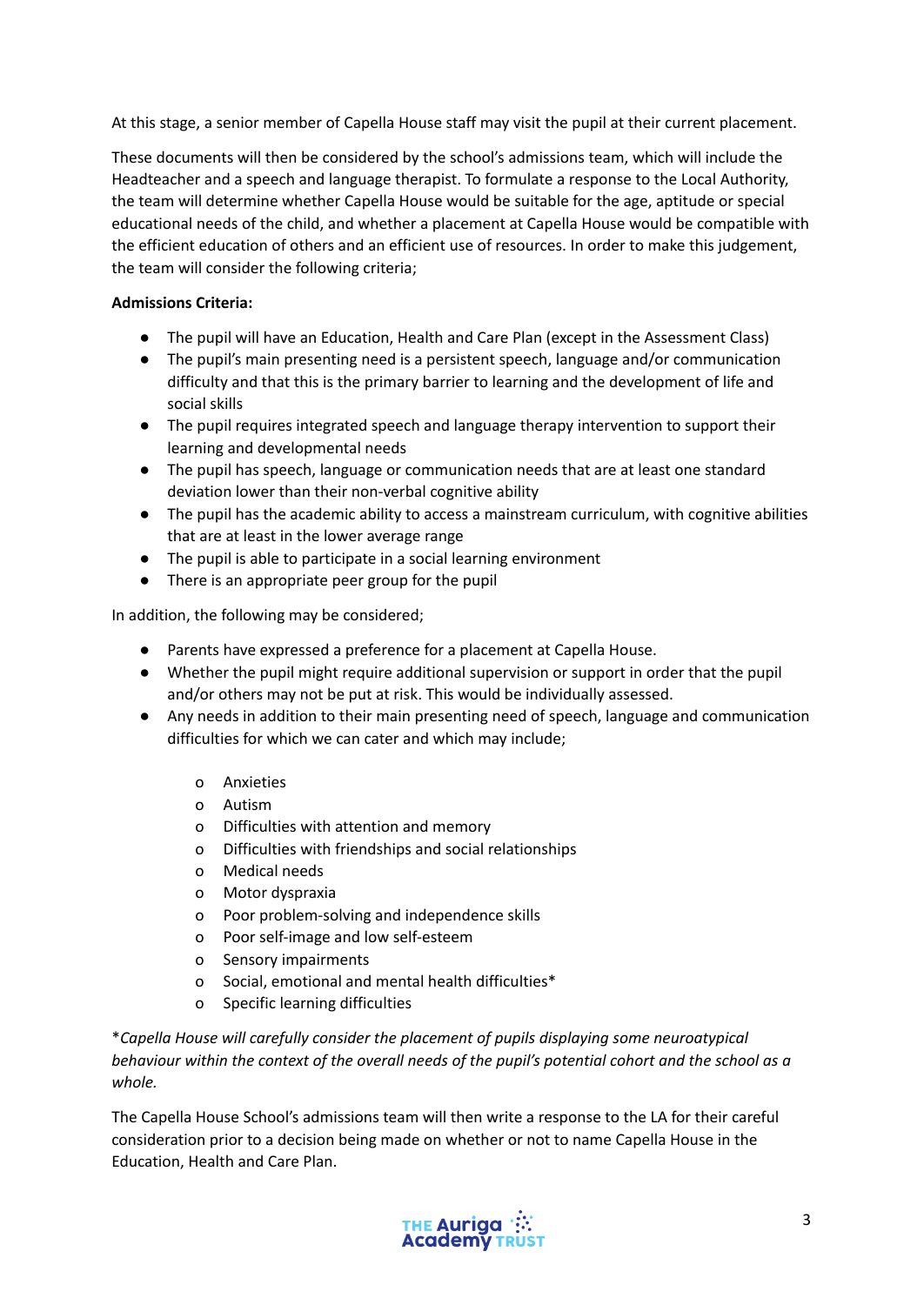Any assessment should be completed within the 20 weeks set out in the SEND Code of Practice (2014).

Children being assessed for an EHCP will be dual registered and return, full time, to their mainstream school if the LA decides not to issue an EHCP.

Details of the arrangements for assessment placements are also outlined in the Memorandum of Understanding.

#### **Primary Centre Assessment Class:**

Capella House accepts referrals into our Assessment class at Reception or Year 1 as part of the EHCP assessment process. Depending on the outcome of this process, correct long term placements are agreed unless the assessments demonstrate that the pupil's would be appropriate for permanent placement at Capella House.

#### **Late Applications:**

The school will take referrals for any unfilled places at any point in the academic year. Intake is not restricted to September only.

#### **Appeals:**

If a Local Authority decides not to name Capella House on the child's Education, Health and Care Plan, or if the school is named against the parent's wishes, parents should first approach the Local Authority to discuss the decision. They may also have the right of appeal to the First-tier Tribunal (SEN and Disability) operated in accordance with the SEND Code of Practice. The application forms and guidance can be found on [www.justice.gov.uk/tribunals/send](http://www.justice.gov.uk/tribunals/send)

#### **Equal Opportunities:**

Capella House adheres to all applicable education and equality legislation including The Education Act 1996, The Children and Families Act 2014, the SEND Code of Practice (2014) and The Equality Act 2010 and any future amendments.

Other school policies and further information can be found via the Capella House School website: [www.capellahouse.org.uk](http://www.capellahouse.org.uk)